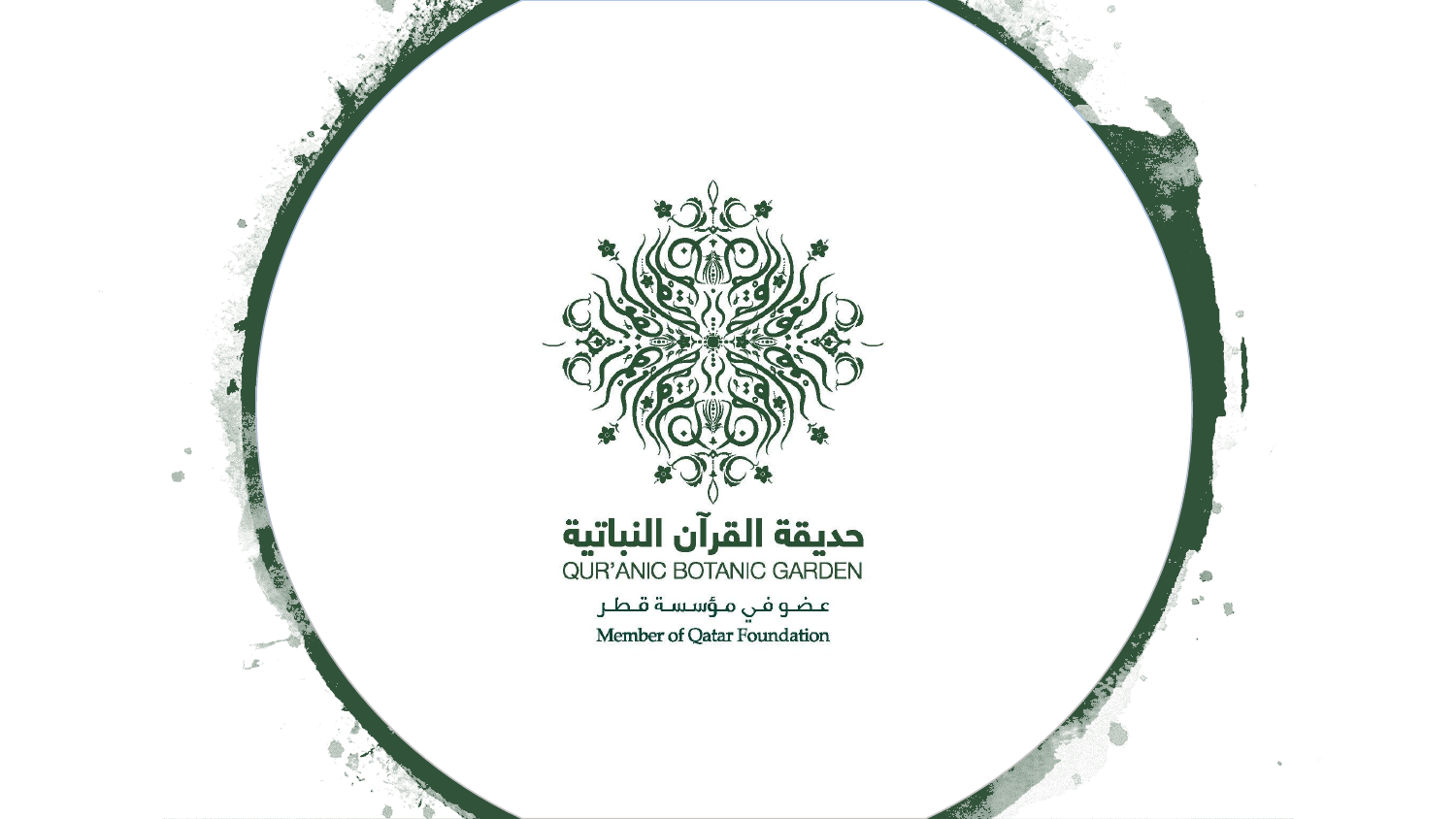## Speech of Ms. Fatima Al-Khulaifi

Manager – Qur'anic Botanic Garden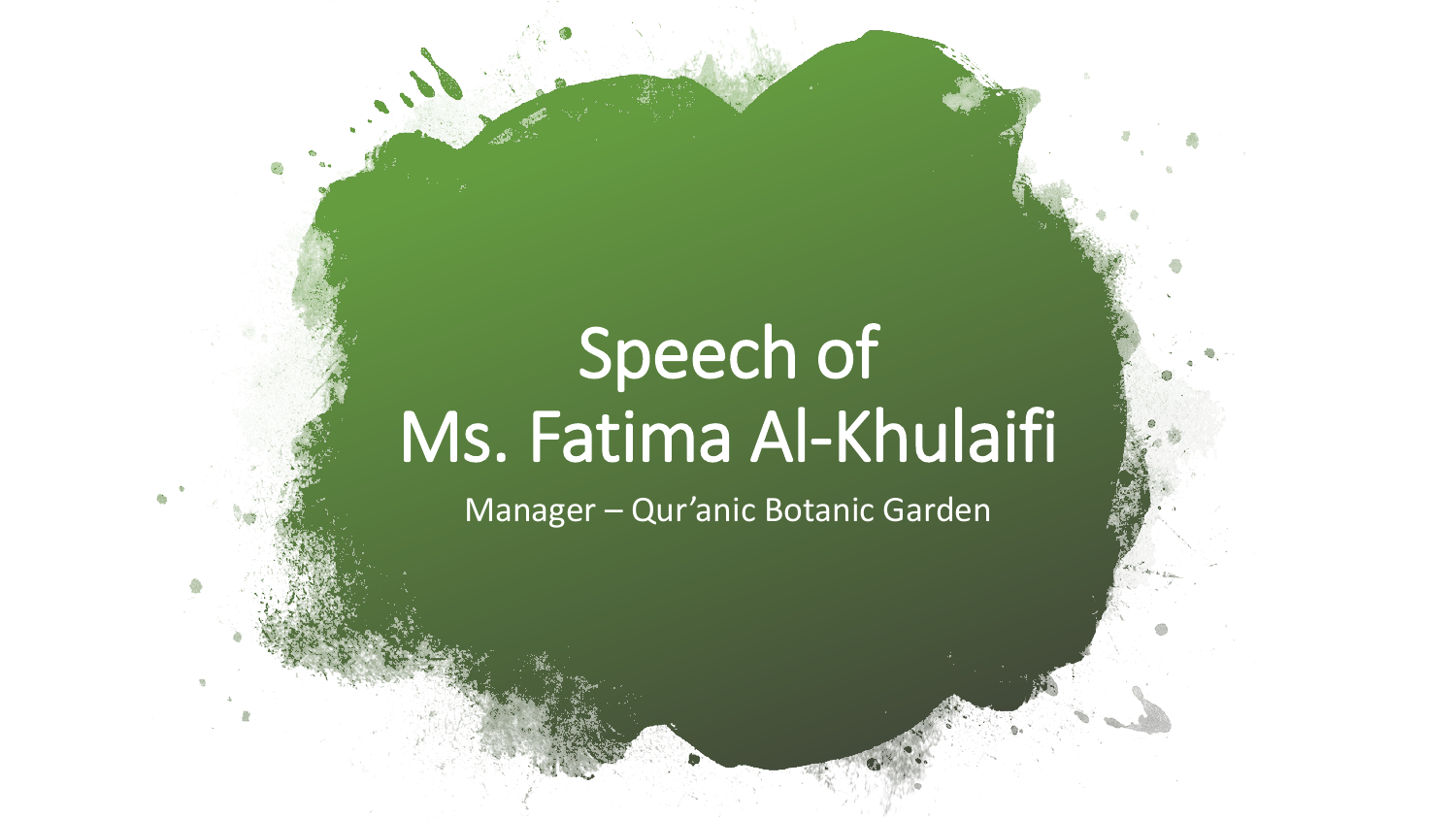H. E. Mr. Nurmohamed Kolov, Ambassador of Russian Federation to Doha H.E. Ambassadors Mrs. Machael Al-Nuaimi Distinguished Guests **"Peace be upon you"**

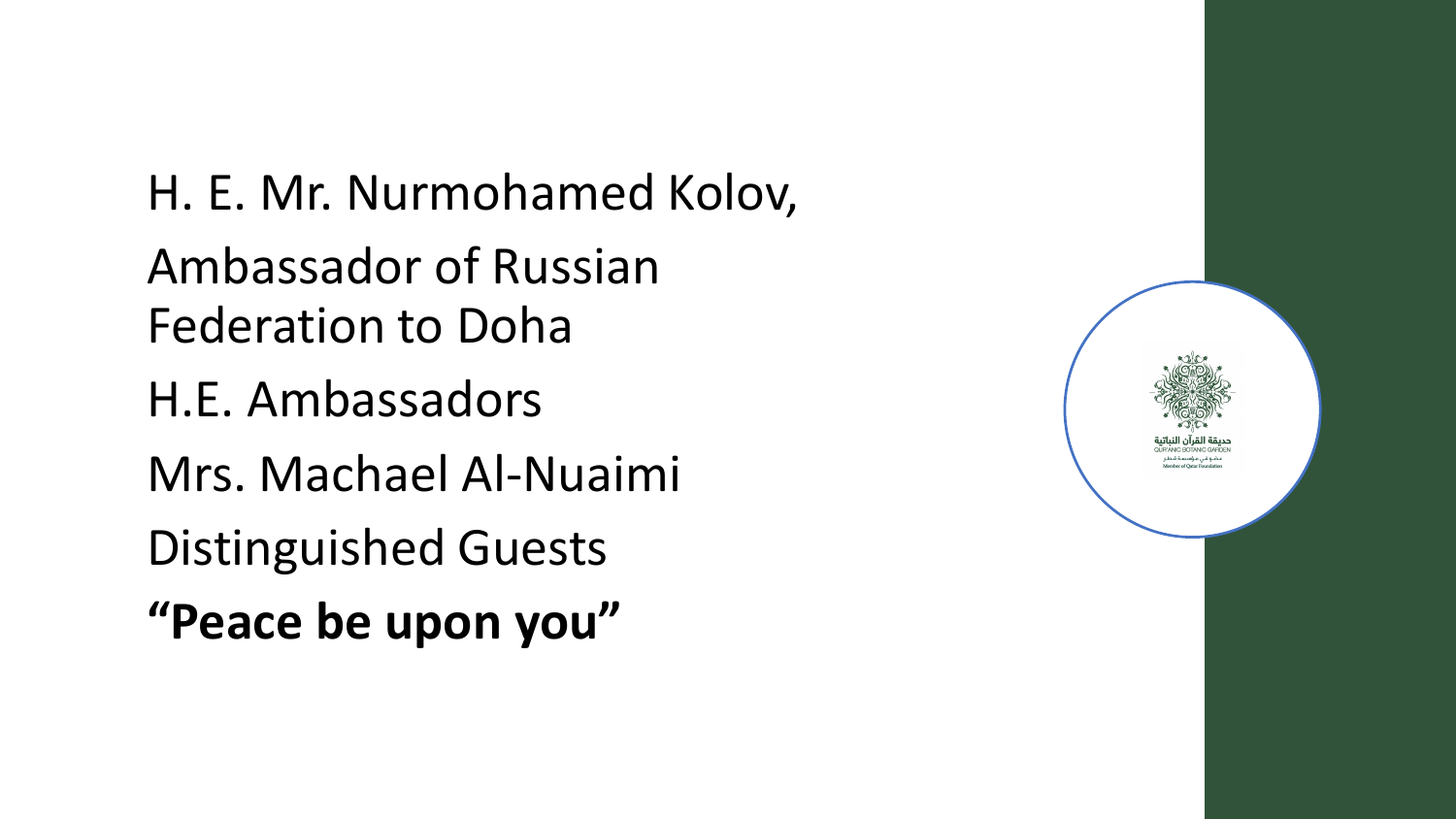I thank you for your participation and I am happy to welcome you all to this ceremony, through which we demonstrate the joint efforts of civil society and diplomacy in supporting the environmental issues, which we are leading through the "GHARS campaign" launched seven years ago in an effort to send a green message from Qatar to the entire world.

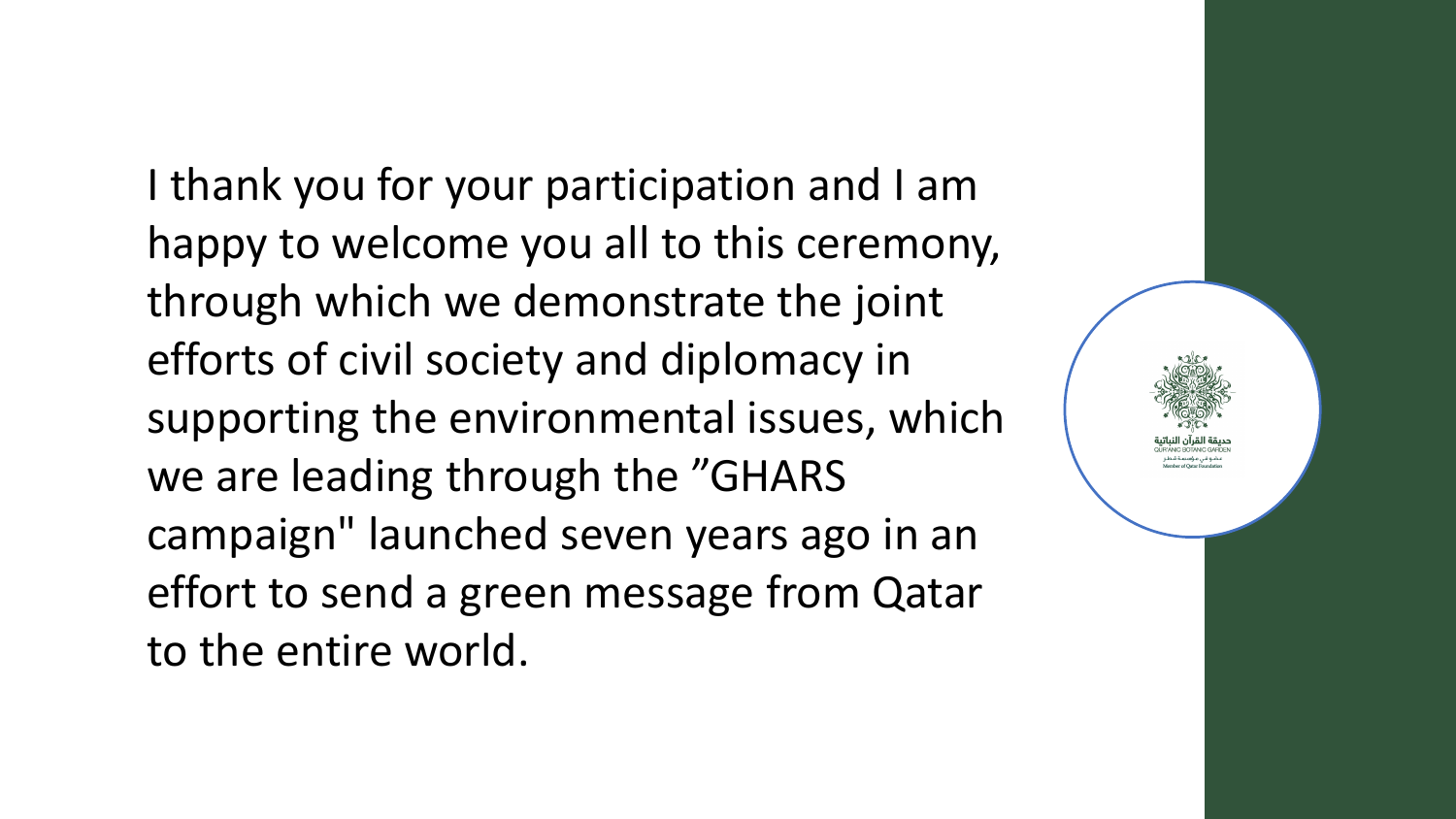I would also like to express my pleasure to hold this ceremony in conjunction with the Russian Embassy to celebrate the Qatar Russia 2018 - Year of Culture, which translates into the cultural and civilizational cooperation between Qatar and Russia.

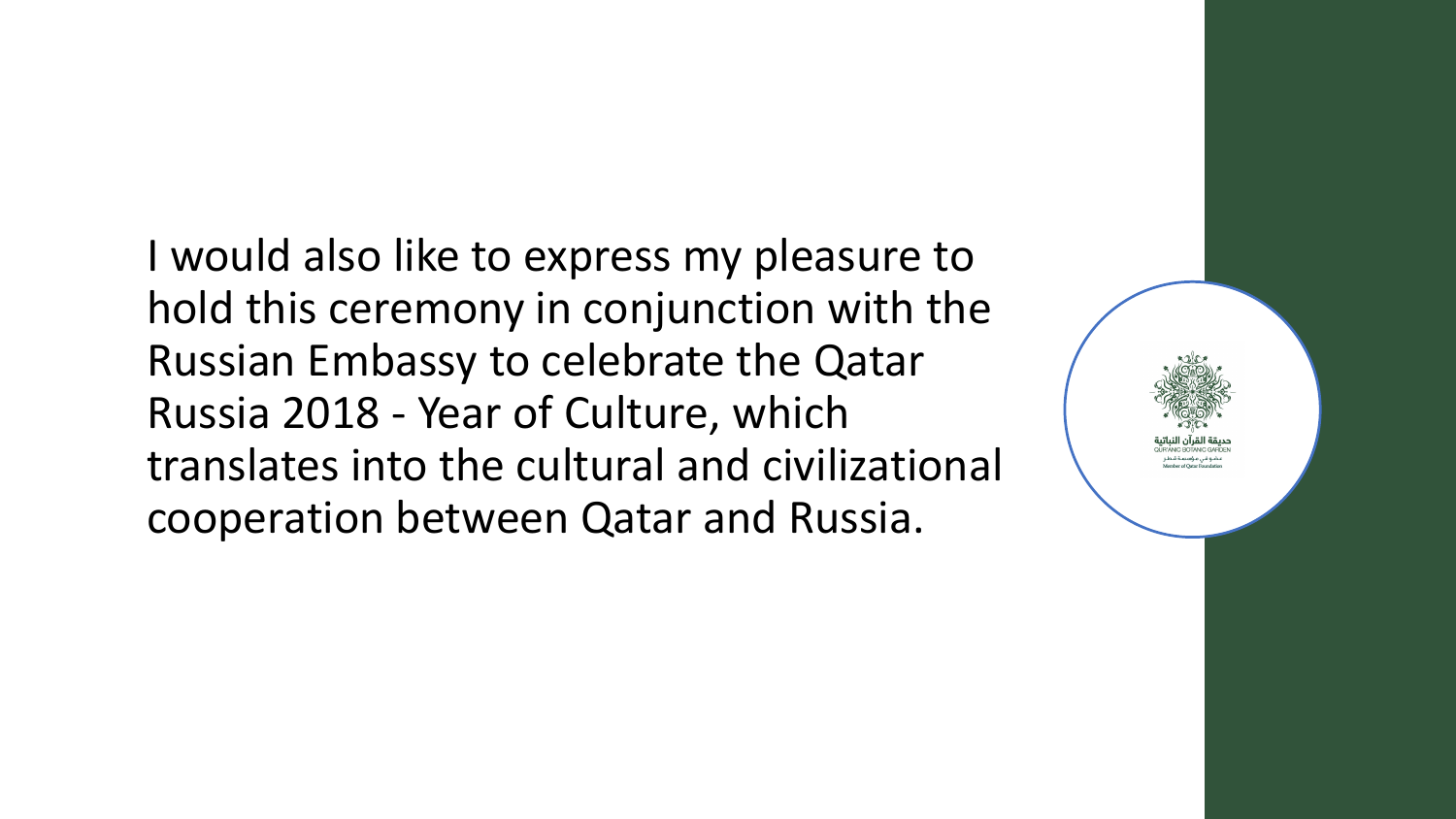We are gathering today at this park in the Education City to emphasize the leading role of the Qur'anic Botanic Garden in protecting the environment commencing from the objectives of Qatar Foundation and in the light of broad guidelines of Qatar National Vision 2030 and in line with the United Nations goals of sustainable development.

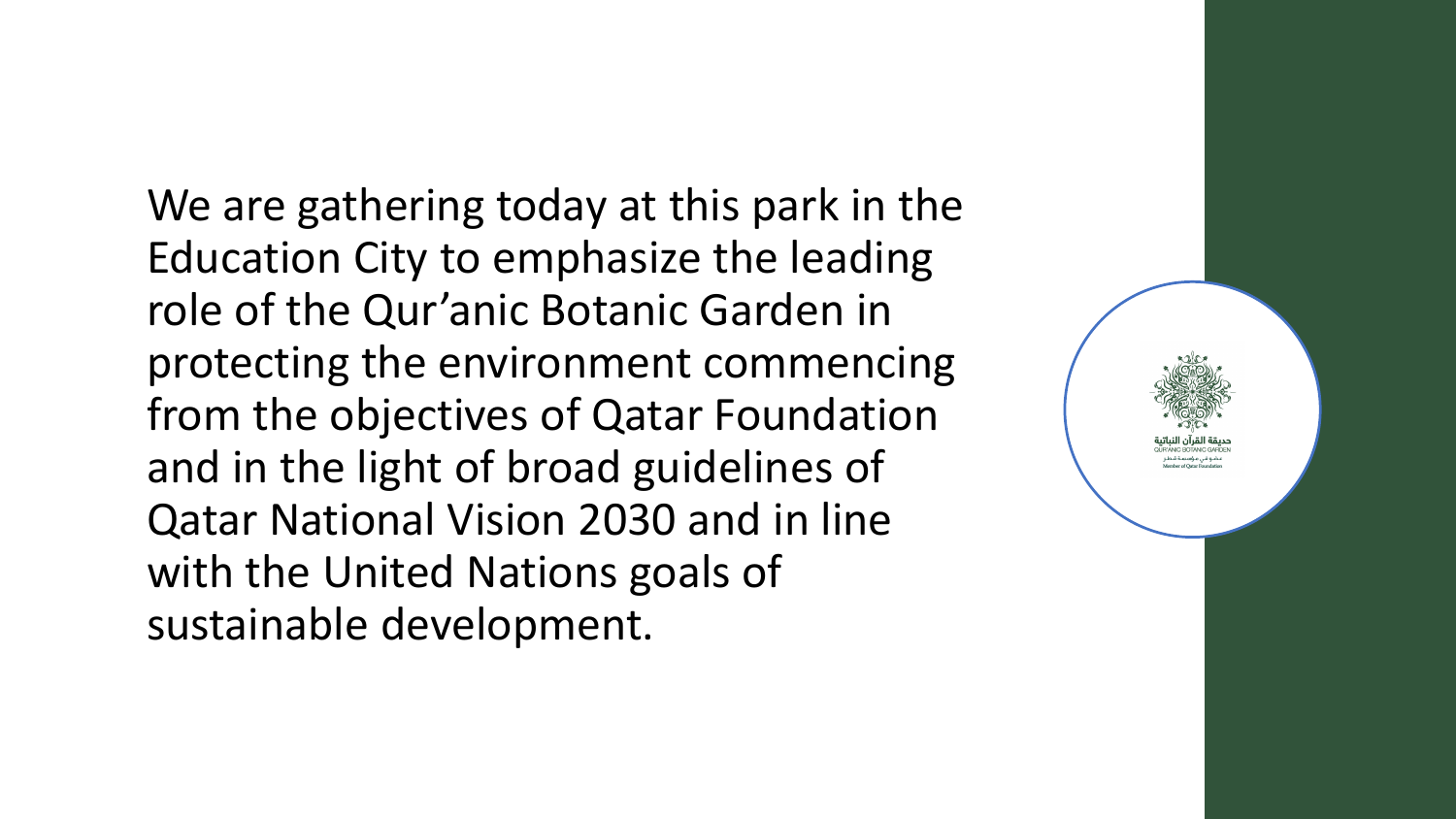In the spirit of our Islamic ethics, which encouraged all people -not only Muslimsto preserve the environment and protect its components, the Almighty God said: *And cause not corruption upon the earth after its reformation. And invoke Him in fear and aspiration. Indeed, the mercy of Allah is near to the doers of good*.

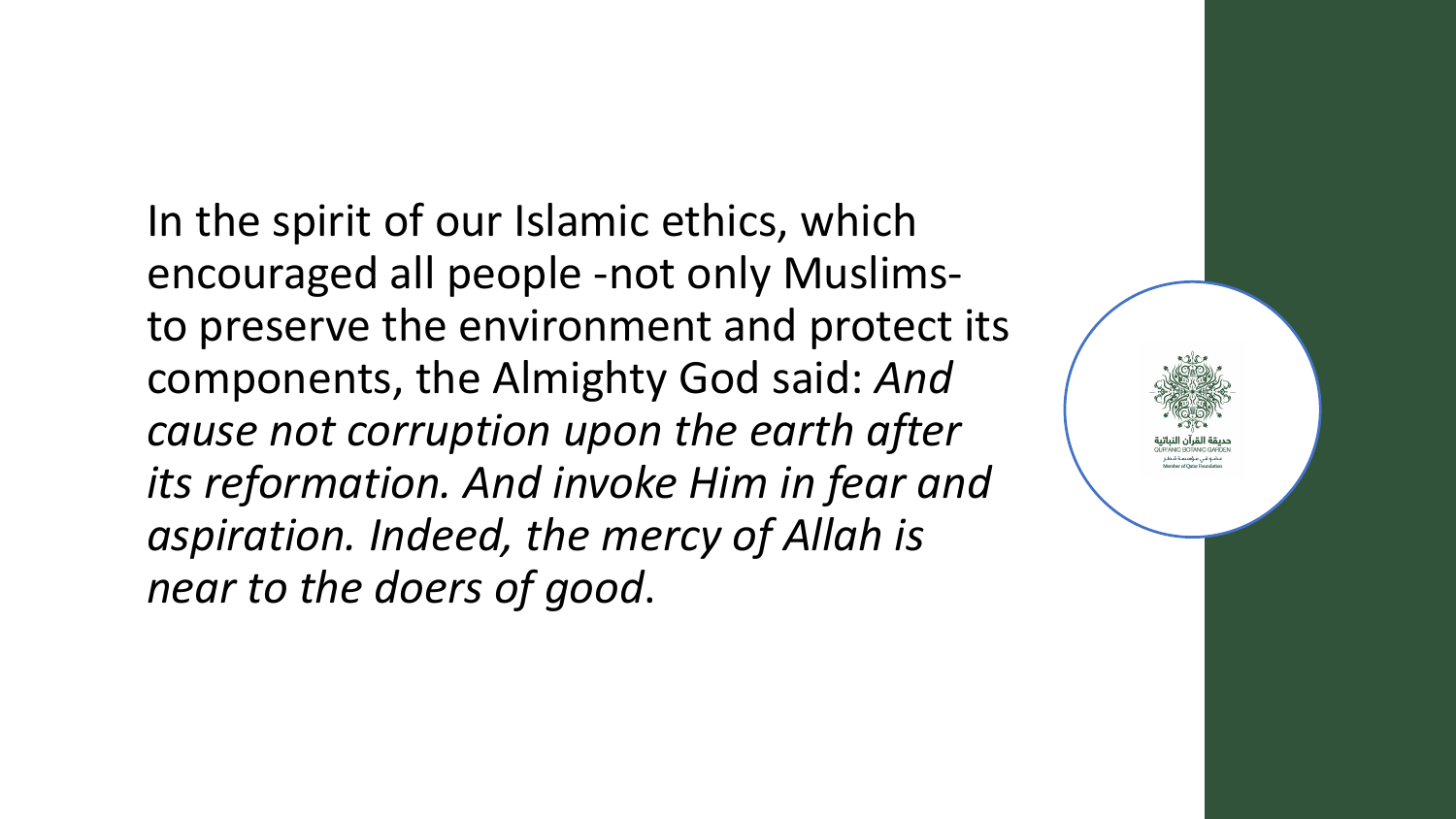As the Sharia law forbade the cutting of trees for causing corruption of the environment, God said in the Holy Qur'an: "And when he goes away, he strives throughout the land to cause corruption therein and destroy crops and animals. And Allah does not like corruption."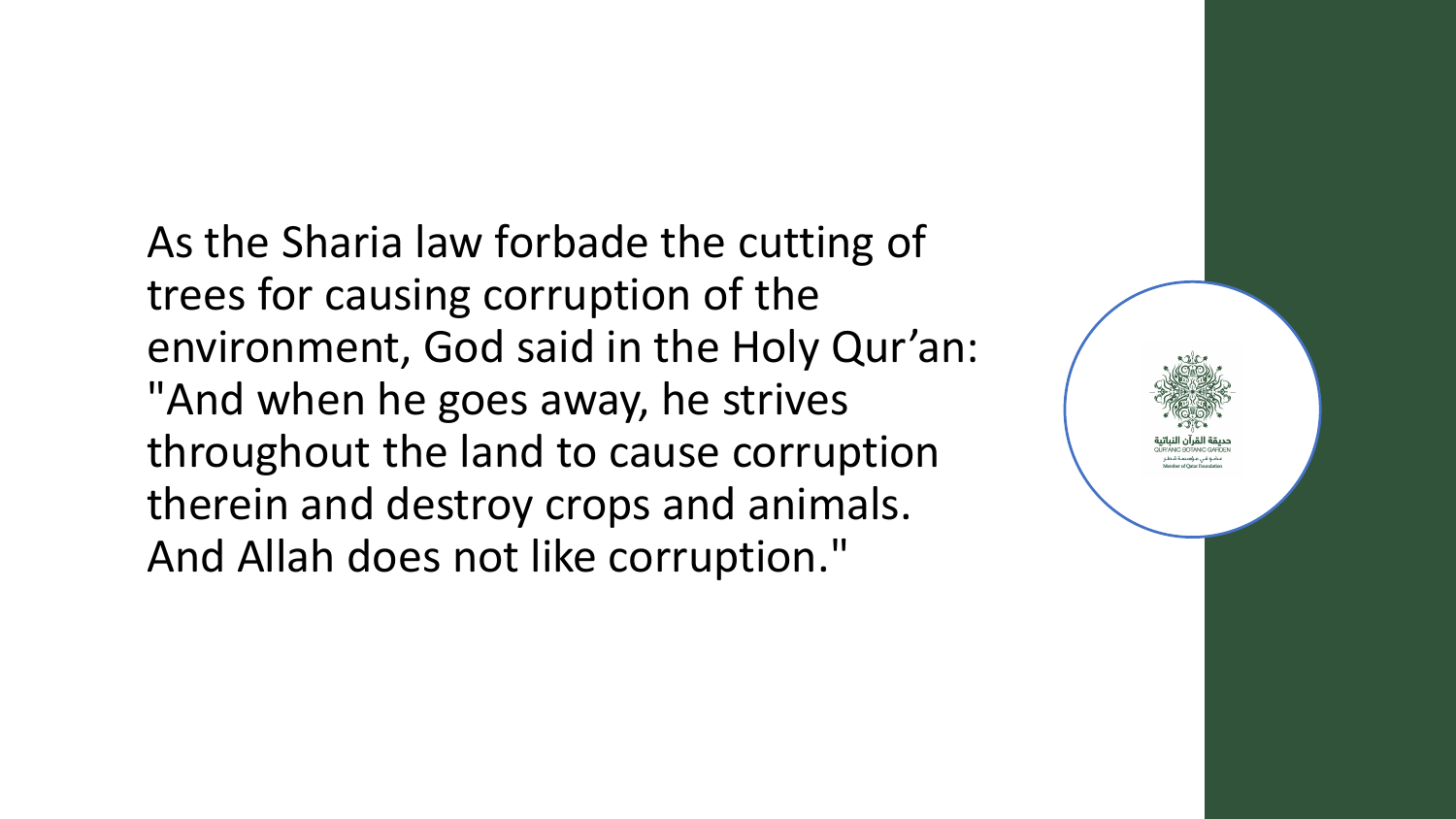The Messenger of Allah (peace and blessings of Allah be upon him) said: "If the Final Hour comes while you have a palmcutting in your hands and it is possible to plant it before the Hour comes, you should plant it."

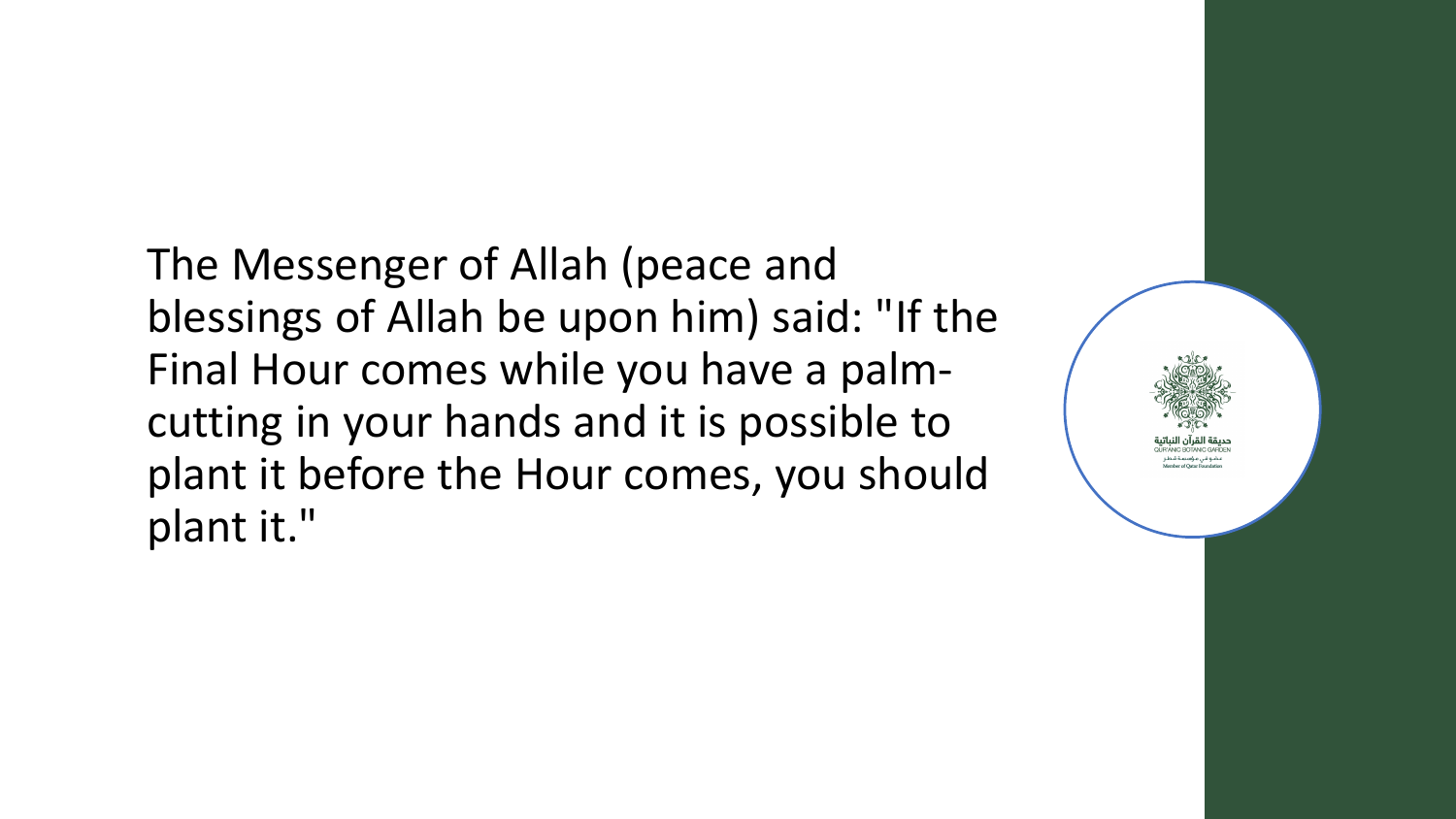The Prophet (peace and blessings of Allah be upon him) has recommended in many places to plant trees and consider it a door for charity that brings us closer to God. Anas reported Allah's Messenger( $\frac{160}{250}$ ) as saying Never does a Muslim plant trees or cultivate land and birds or a man or a beast eat out of them but that is a charity on his behalf.

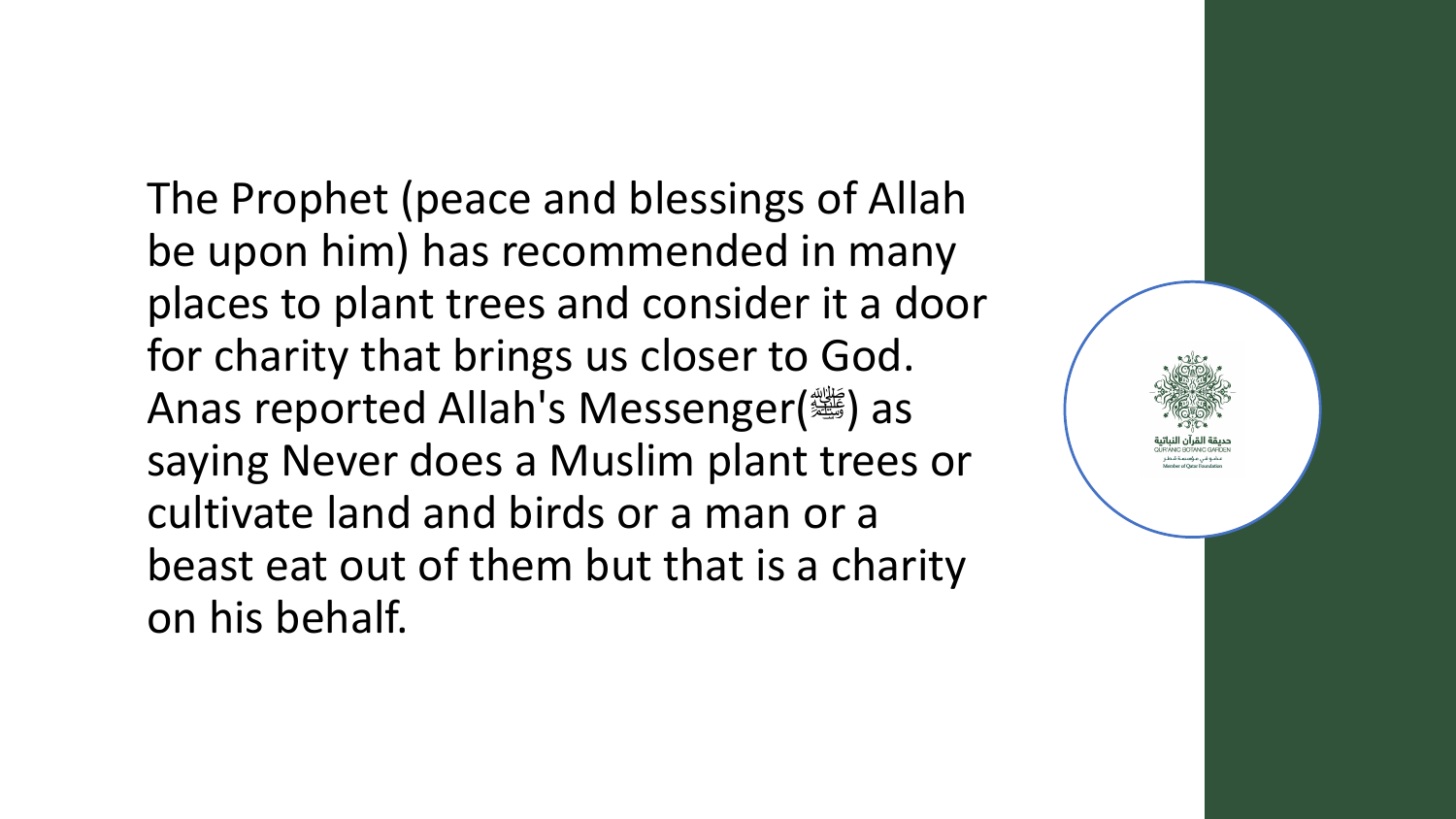And the planting of trees, is considered a door of sustainability in the work said (r) "If the hour and the hand of one of you, if he could not even to instill it Let him do."

Therefore, the conservation of trees and plants in general is a path of civilization, revival of religious heritage and good morals, and the sustainability of human life on earth.

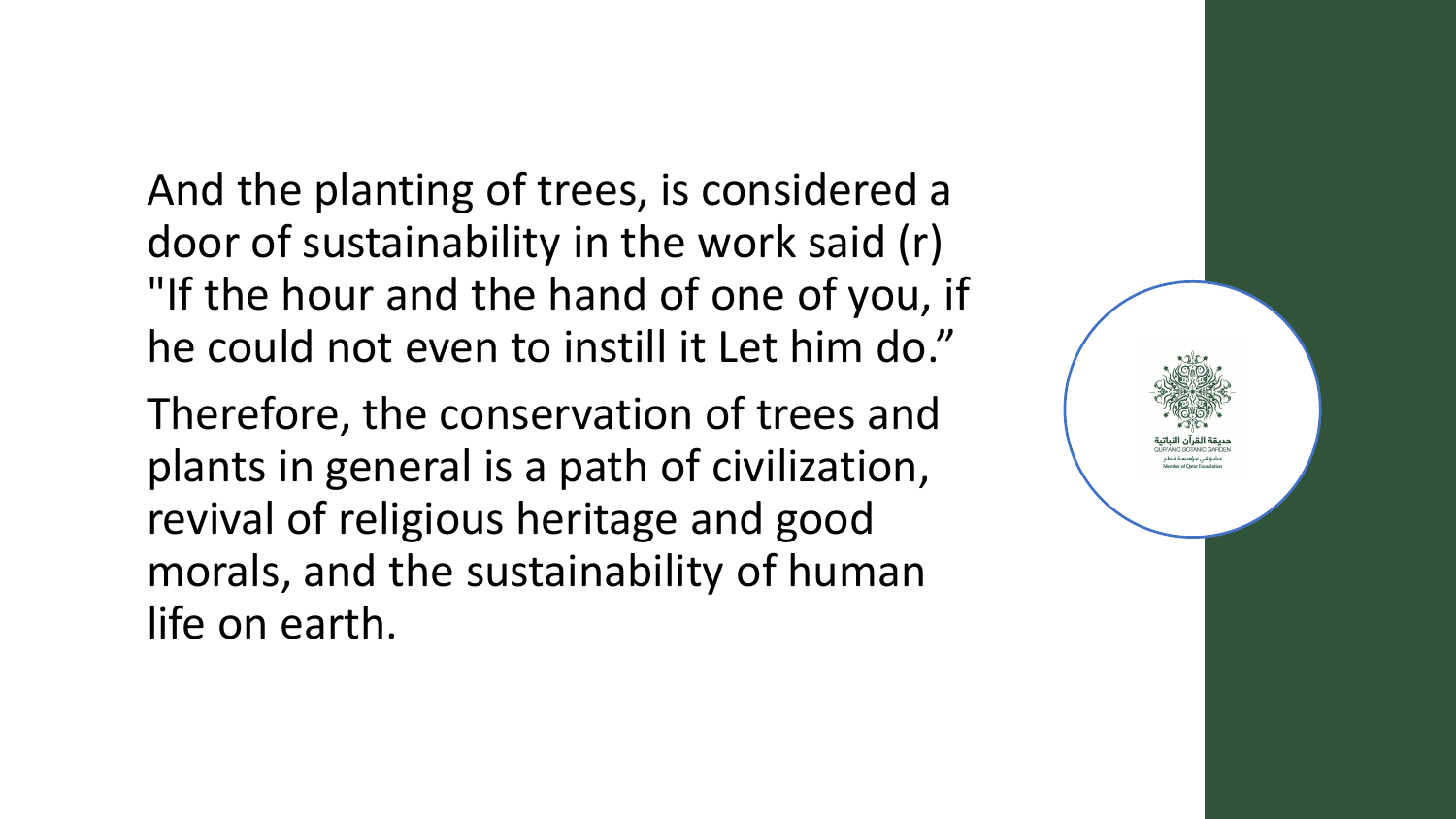Therefore, QBG as a member of Qatar Foundation for Education, Science and Community Development has launched the Ghars Campaign to promote the environmental conservation in Qatar and to emphasize the Qatar National Vision 2030 in its fourth pillar of environmental conservation and protection,

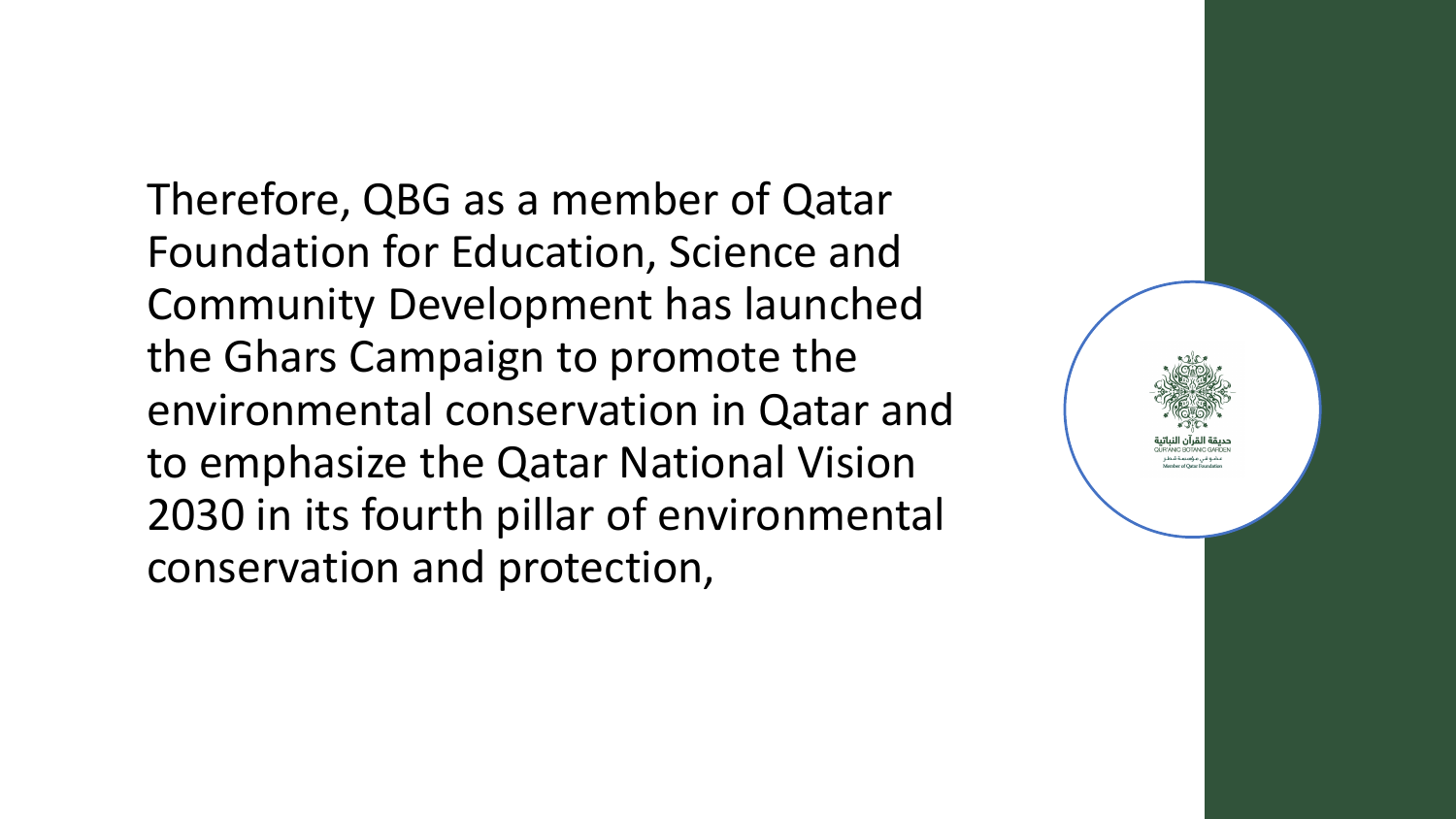including air, land, water and biodiversity. By building an environmentally conscious society that values environmental components not only in Qatar but also in the whole region and the world following the Prophet's Hadith.

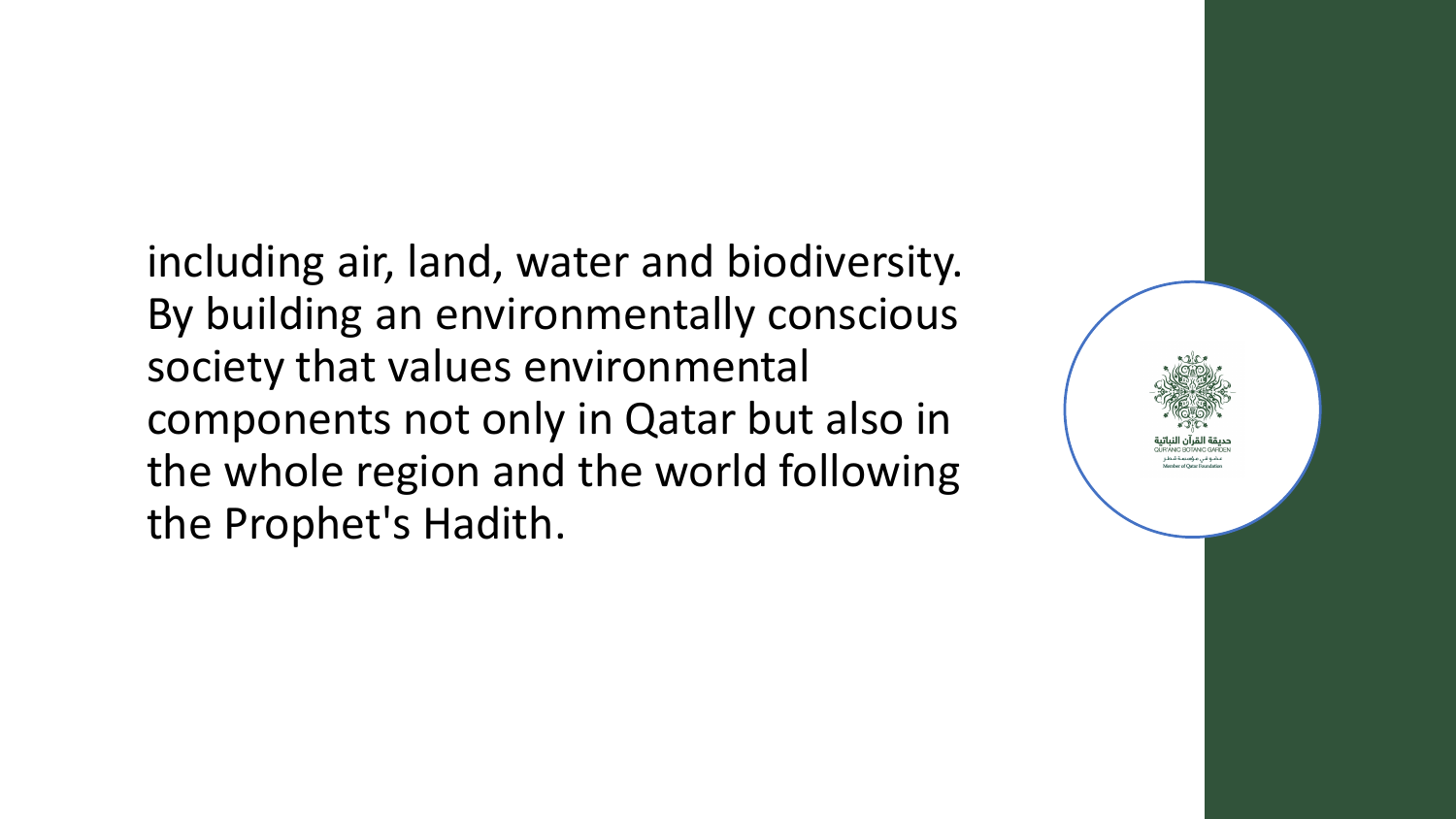Thank you again for your presence with us in our beautiful garden, which I hope you will like and invite you to visit again with your families and friends. It is open to you all the time.

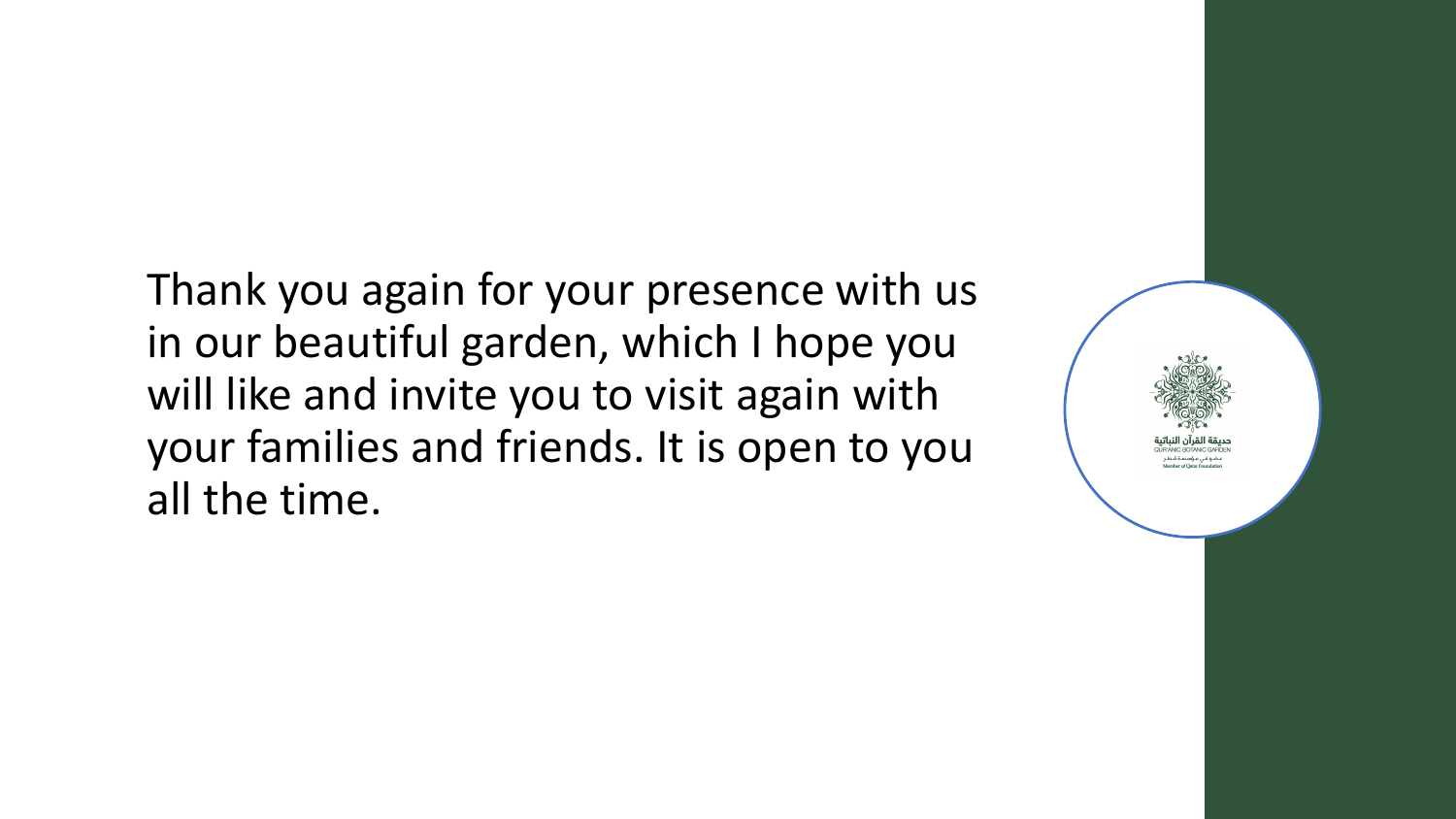Now I invite you to share with us the reward of planting trees, following the guidance of the Prophet (peace be upon him).